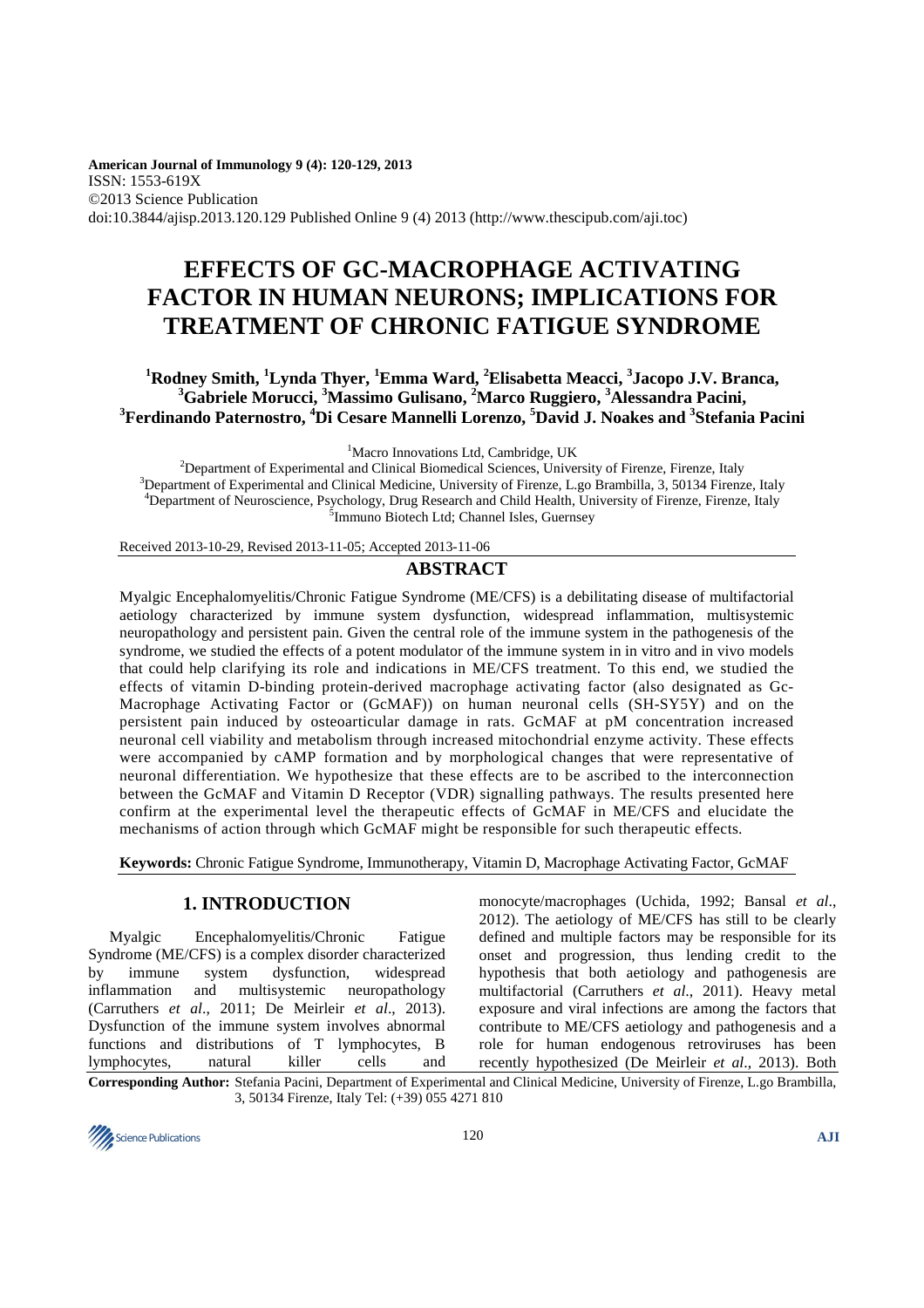chronic heavy metal exposure and viral infections are considered responsible for the immune system dysfunction and neuropathology that are typical of ME/CFS (Pacini *et al*., 2012a; De Meirleir *et al*., 2013).

Among the cells of the immune system that play a role in the pathogenesis of ME/CFS, macrophages are considered of primary importance since the nervous and immune systems mutually cooperate via release of mediators of both neurological and immunological derivation (Covelli *et al*., 2005). Macrophages, originating from the migration and differentiation of circulating monocytes into virtually all tissues, are extremely flexible and plastic cells. They play vital homeostatic roles both in the nervous and immune systems, i.e., in those systems that are altered in ME/CFS (Castagna *et al*., 2012).

One of the most prominent regulators of macrophage function is the vitamin D-binding protein-derived macrophage activating factor, also designated as Gcmacrophage activating factor or GcMAF (Nagasawa *et al*., 2005). Macrophage activation by GcMAF induces a significant variation of surface receptors that in turn recognize abnormality in malignant cell surface and induce the apoptosis of cancerous cells as well as virus-infected cells (Yamamoto *et al*., 2009; Thyer *et al*., 2013a).

The interest for clinical use of GcMAF in a variety of conditions derives from the observation that different diseases involving the immune system such as cancer, viral infections and autoimmune diseases, show elevated level of serum alpha-N-acetylgalactosaminidase (Nagalase) an enzyme that deglycosylates vitamin Dbinding protein. This results in the loss of GcMAF precursor activity and consequent dysfunction of the immune system (Yamamoto *et al*., 2008a; 1997). Thus, serum Nagalase activity has been used as diagnostic indicator for a variety of conditions ranging from cancer to autism (Greco *et al*., 2009; Bradstreet *et al*., 2012). In this latter study it was demonstrated that GcMAF treatment of autistic children with elevated levels of Nagalase was associated with a significant improvement of autism symptoms, thus further stressing the interconnection between the immune and the nervous system.

It should be noticed, however, that GcMAF, in addition to stimulating macrophages, shows a number of other biological properties that contribute to its therapeutic effects. These range from inhibition of angiogenesis (Pacini *et al*., 2011) to direct inhibition of human cancer cell proliferation and metastatic potential (Gregory *et al*., 2010; Pacini *et al*., 2012b) to increased production of energy at the mitochondrial level (Pacini *et al*., 2013). We recently demonstrated that these multifaceted effects of GcMAF can be interpreted considering the interconnection between

the GcMAF and the Vitamin D Receptor (VDR) signalling pathways (Thyer *et al*., 2013b).

Therefore, based on these premises, there is a solid scientific rationale to propose the use of GcMAF in ME/CFS, a syndrome characterized by alterations that can be targeted by this protein. In this study we describe in vitro and in vivo results that are consistent with a direct effect of GcMAF on human neuronal viability and metabolic activity and on inflammation-associated pain.

## **2. MATERIALS AND METHODS**

## **2.1. Reagents**

Commercially available GcMAF was obtained from Immuno Biotech Ltd, Guernsey, Channel Isles. GcMAF was purified according to the procedure previously described (Yamamoto *et al*., 2008b). Briefly, vitamin Dbinding protein (Gc-protein) was isolated from purified human serum obtained from the American Red Cross, using either 25-hydroxyvitamin D3-Sepharose high affinity chromatography or actin-agarose affinity chromatography. The bound material was eluted and then further processed by incubation with three immobilized enzymes as described (Bradstreet *et al*., 2012). The resulting GcMAF was filter sterilized. Protein content and concentration were assayed using standard Bradford protein assay methods (Bradford, 1976). Purity was assessed by SDS-PAGE and Western Blot analysis performed after each step of the preparation procedure; at the end of the procedure, only one band could be evidenced (**Fig. 1A**). At the end of the production process, GcMAF was checked for sterility in-house and externally by independent laboratories. Its safety and biological activity were tested in monocytes, human breast cancer cells and chick embryos (Pacini *et al*., 2011; 2012a; Thyer *et al*., 2013a). When not indicated otherwise, common reagents were from Sigma Aldrich, Milano, Italy.

### **2.2. Cell Cultures**

 Human SH-SY5Y neuronal cells were obtained from the Istituto Zooprofilattico Sperimentale della Lombardia e dell'Emilia-Romagna, Brescia, Italy. Cells were routinely maintained at 37°C in a humidified atmosphere of 5% CO2 in Eagle's minimum essential medium in Earle's Balanced salt solution (45%), Ham's F12 medium (45%), foetal calf serum 10%. In the experiments described in **Fig. 2 and 3 and Table 1**, the cells were starved for 24h prior to the experiment in serum-free medium and the experiments were conducted in serum-free medium.

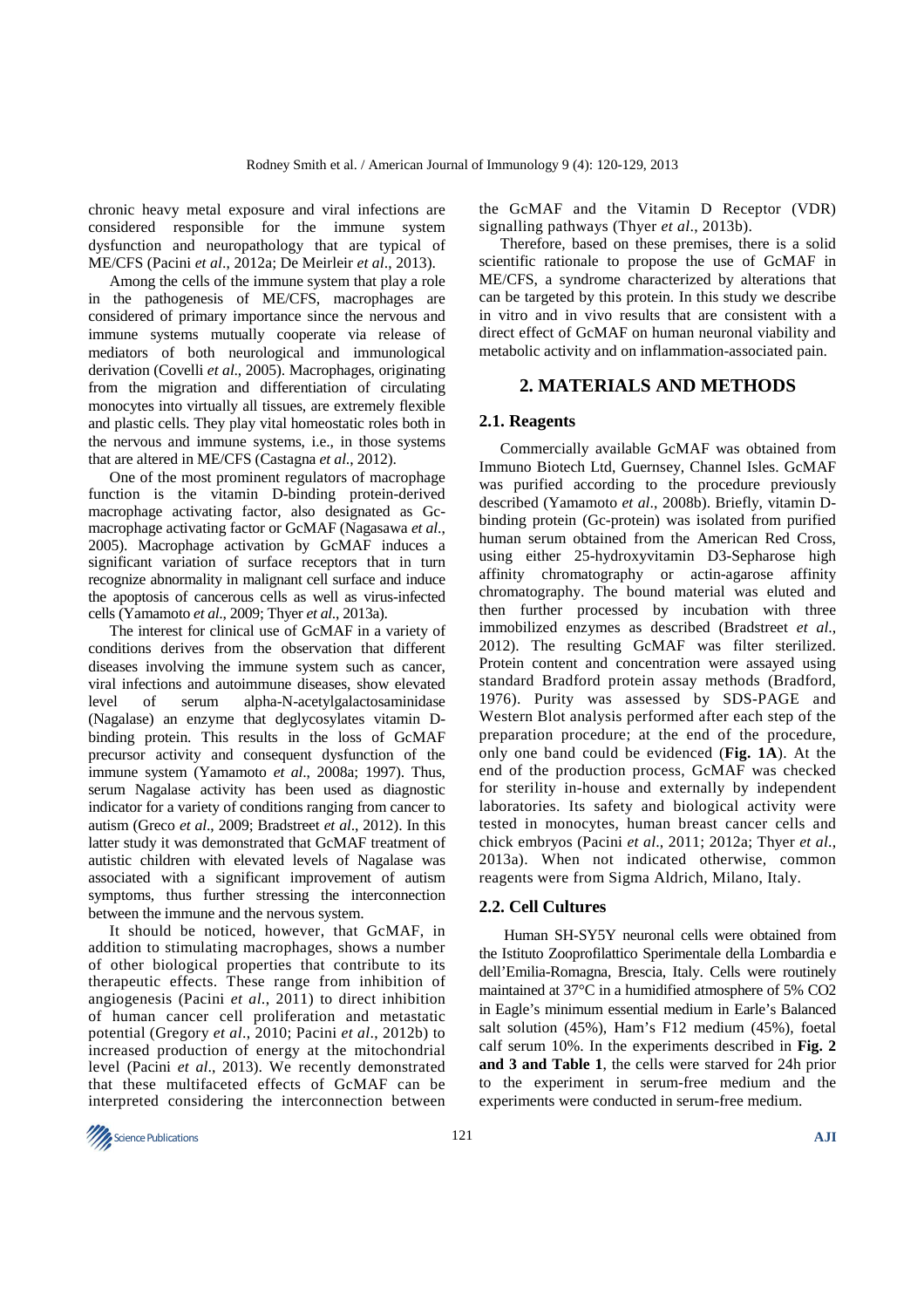A B

Rodney Smith et al. / American Journal of Immunology 9 (4): 120-129, 2013

**Fig. 1.** (A) Western blot analysis of highly purified GcMAF. The presence of alpha-*N*-acetylgalactosamine was evidenced by blotting against biotin-labelled peanut lectin. Streptavidin labelled with horseradish peroxidase (Vector Labs, UK) was applied to the membrane and then stained with AEC (3-Amino-9-ethylcarbazole) staining kit (Sigma-Aldrich, UK). 15µL of 100 µg mL<sup>−</sup><sup>1</sup> GcMAF by total protein assay were applied and the electrophoresis was performed in MES running buffer. The molecular weight markers are SeeBlue® Plus2 Pre-Stained Standard (Invitrogen Life Technologies, UK). Left lane: molecular weight markers. Arrow indicates glutamic dehydrogenase standard. Right lane: GcMAF. (B) The analgesimeter to determine pain threshold. A constantly increasing pressure was applied to a small area of the dorsal surface of the paw using a blunt conical probe. Pressure was increased until a vocalization or a withdrawal reflex occurred. The picture was taken before beginning to apply the pressure and the circular weight is on the far left of the scale that is at the top of the picture



**Fig. 2.** Effects of GcMAF on human neuronal cell viability and metabolism. Human SH-SY5Y neuronal cell viability and metabolism were determined as described in Materials and Methods. GcMAF (8-800 pM) was added to cell cultures for 24h in serum-free medium. Column 1: control (saline containing 800 pM Gc-protein). Columns 2, 3, 4: GcMAF 8, 80, 800 pM. Results were expressed as optical density at 450 nm wavelength and are means $\pm$ S.E.M (n=12). All the data referring to GcMAF stimulation were statistically different from control  $(p<0.02)$ 

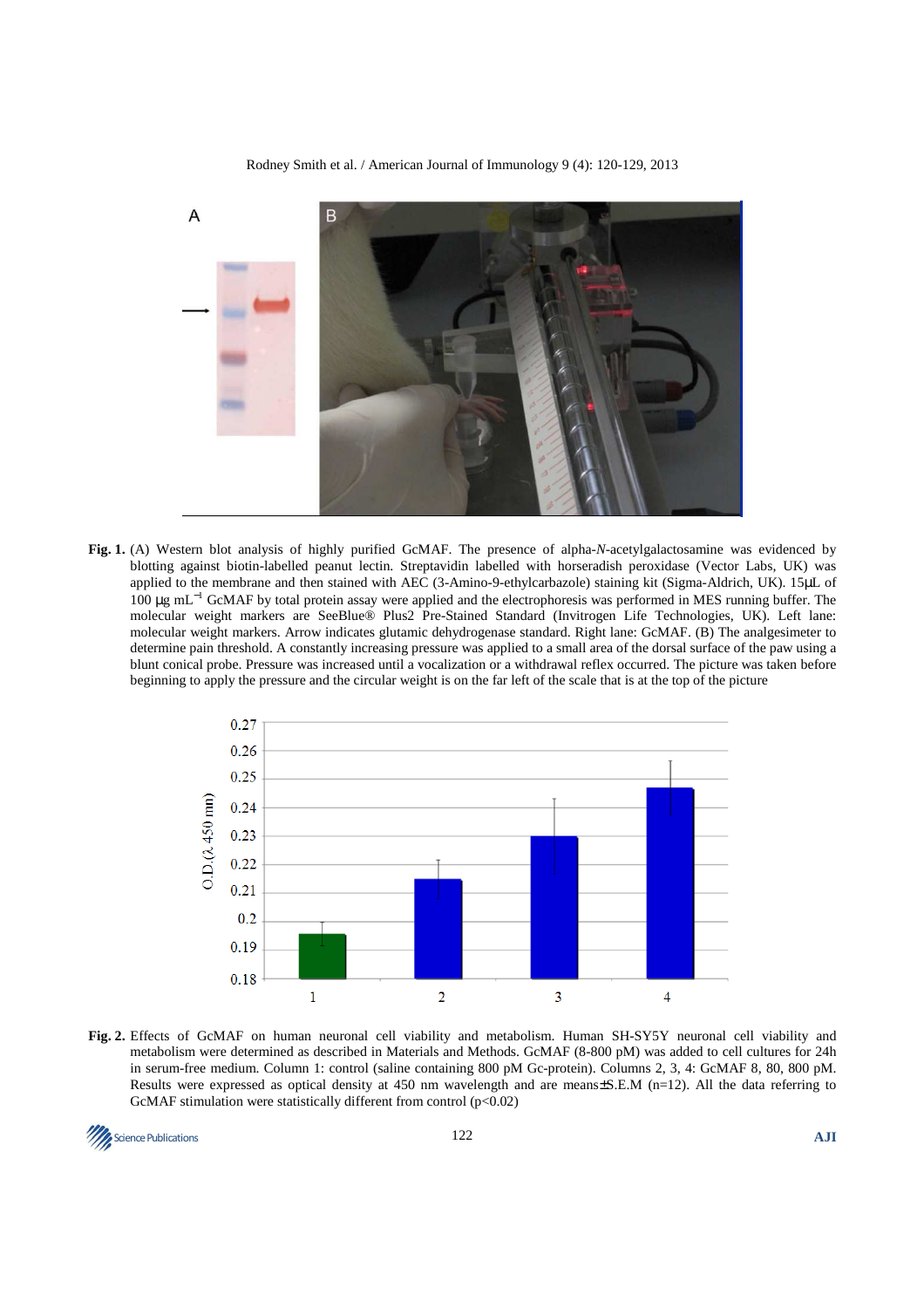

Rodney Smith et al. / American Journal of Immunology 9 (4): 120-129, 2013

**Fig. 3.** Effects of GcMAF on human neuronal morphology. Human SH-SY5Y neuronal cells were stained with haematoxylin-eosin after 24 h or 72h incubation with saline containing 8 pM Gc-protein (control), or with 8 pM GcMAF. A: control, 24 h. B: control, 72 h. C: GcMAF, 8 pM, 24 h. D: GcMAF, 8 pM, 72 h

**Table 1.** cAMP concentration in human neuronal cells stimulated with GcMAF

| Treatment   | cAMP          |
|-------------|---------------|
| Control     | $10.5 + 1.2$  |
| GcMAF 8 pM  | $12.0+1.1$    |
| GcMAF 80 pM | $19.8 + 1.2*$ |
|             |               |

## **2.3. Study of Cell Viability**

Assessment of cell viability and metabolic activity were determined by Cell Counting Kit-8 for quantitation of viable cell number (Sigma Aldrich). According to the Manufacturer, this assay measures active mitochondrial dehydrogenases of living cells. Each condition was replicated with quadruplicate samples and each experiment was replicated three times. Results are expressed as optical density (absorbance) at 450 nm. Absorbance is directly proportional to cell viability and metabolic activity. Differences between experimental values were evaluated by the Student's t-test. In order to avoid biases, the experiments were performed in blind and the experimenters were not aware of the treatment.

#### **2.4. cAMP Assay**

3'-5'-cyclic Adenosine Monophosphate (cAMP) levels were measured by "cAMP Direct Immunoassay Kit" obtained from Abnova, Heidelberg, Germany. The kit utilizes recombinant Protein G coated 96-well plate to efficiently anchor cAMP polyclonal antibody onto the plate. cAMP-HRP conjugate directly competes with cAMP from sample binding to the cAMP antibody on the plate. After incubation and washing, the amount of cAMP-HRP bound to the plate can easily be determined by reading HRP activity at O.D. 450 nm. The intensity of O.D. 450 nm is inversely proportional to the cAMP concentration in samples expressed as nM. Each condition was replicated in quadruplicate samples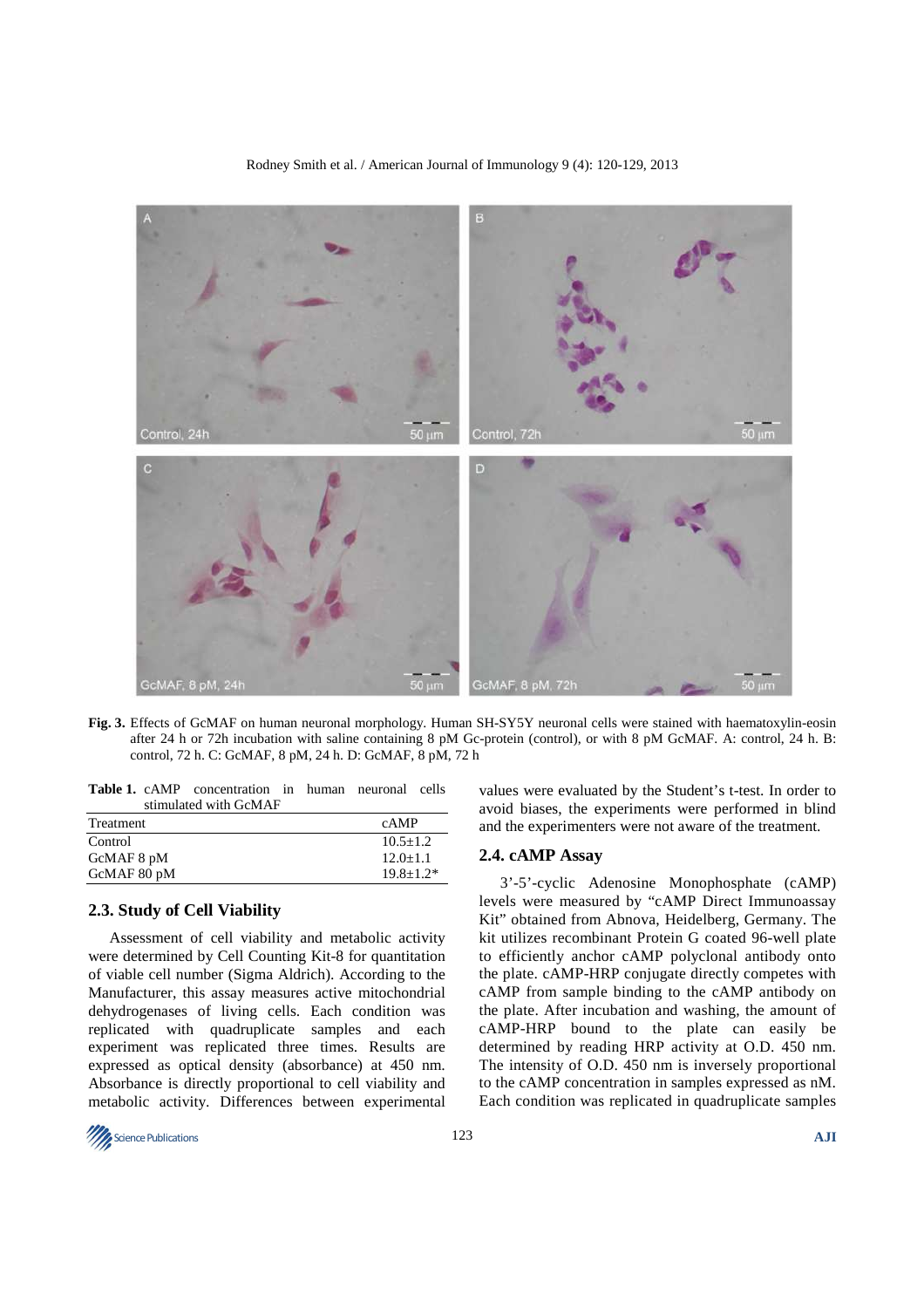and each experiment was replicated three times. Differences between experimental points were evaluated by the Student's t-test.

#### **2.5. Studies on Animals**

Male Sprague-Dawley rats (Harlan, Varese, Italy) weighing approximately 200-250 g at the beginning of the experimental procedure were used for the experiments. The Institutional Animal Care and Use Committee (IACUC) or ethics committee that approved this study is the structure of the University of Firenze where the experiments with animals where performed that is the Centro Stabulazione Animali di Laboratorio (Ce.S.A.L., Centre for Stabulation of Laboratory Animals), Viale Pieraccini 6 50139 Firenze. Tel. +39.055.4271308. Fax. +39.055.4271203. e-mail: cesal@unifi.it. The Centre complies with all the E.U. laws concerning experiments on animals. Four animals per cage were housed at 23±1°C under a 12 h light/dark cycle; they were fed with standard laboratory diet and tap water ad libitum and used at least one week after their arrival. The experimental protocol complied with the European Community guidelines for animal care (DL 116/92, the European Communities Council Directive of 24 November 1986: 86/609/EEC). The ethical policy of the University of Firenze complies with the Guide for the Care and Use of Laboratory Animals of the US National Institutes of Health (NIH Publication no. 85-23, revised 1996; University of Firenze assurance number: A5278- 01). Animals were anesthetized with 2% isoflurane before the surgical procedures and sacrifice, which was performed by cervical dislocation. All efforts were made to minimize suffering and reduce the number of animals used. Rats were randomly assigned to each experimental group and individually habituated to handling before testing. Unilateral osteoarthritis was induced by injection of Monoiodoacetate (MIA, Sigma Aldrich) into the tibiotarsal joint. On day 0, rats were slightly anesthetized by 2% isoflurane, the left leg skin was sterilized with 75% ethyl alcohol and the lateral malleolus located by palpation; then, a 28-gauge needle was inserted vertically to penetrate the skin and turned distally for insertion into the articular cavity at the gap between the tibiofibular and tarsal bone until a distinct loss of resistance was felt. MIA dose of 2 mg in 25 µL saline was delivered into the left articular cavity (Mannelli *et al*., 2013). The paw pressure tests (see below) were performed at day 14. GcMAF (25 ng) was i.p. administered. Control rats

received 25 µL of saline solution (day 0) in the tibiotarsal joint and saline containing 25 ng of Gc-protein i.p. at day 14. The pain threshold in the rat was determined with an analgesimeter (Ugo Basile, Varese, Italy) as described (Mannelli *et al*., 2013). Briefly, a constantly increasing pressure was applied to a small area of the dorsal surface of the paw using a blunt conical probe (**Fig. 1B**). Pressure was increased until a vocalization or a withdrawal reflex occurred. The withdrawal threshold was expressed in grams, the test was repeated twice and the mean was considered as the value for each paw. In order to avoid biases, the experiments were performed in a blinded manner where the experimenters were not aware of the treatment. It was ascertained that recorded pressure values did not vary when repetitively measured during the experimental session.

# **3. RESULTS**

#### **3.1. Effects of GcMAF on Human Neurons**

It is well established that significant neuroanatomical changes occur in ME/CFS and they are consistent with the neuropathologic symptoms that are characteristic of this syndrome. As recently demonstrated, the most evident neuroanatomical alteration in the brain of ME/CFS patients is the reduction of the grey and white matter volume in several anatomical areas of the brain (Puri *et al*., 2012). It can be hypothesized that reduction of grey and white matter volume corresponds to decreased connectivity between neurons with consequent impairment of function as it has been observed in autism (Zikopoulos *et al*., 2013). Therefore, it can be proposed that factors stimulating neuronal viability and metabolism might counteract such a reduction of grey matter volume and connectivity thereby improving clinical symptoms in ME/CFS patients. Having noticed a significant improvement of neurological symptoms in ME/CFS patients (see below), we decided to study the effects of GcMAF on human neurons using a well established in vitro experimental system. To this end we used human SH-SY5Y neuronal cells, a cellular in vitro model considered useful in many areas of neuroscience research (Agholme *et al*., 2010). In fact, these cells represent a model system to study the neurobiology of neurodegenerative diseases (Xie *et al*., 2010) and they are used to evaluate the neuroprotective effects of a variety of substances (Thapa *et al*., 2013). In addition, these cells express the VDR receptor, thus making them suitable to study those effects of GcMAF that

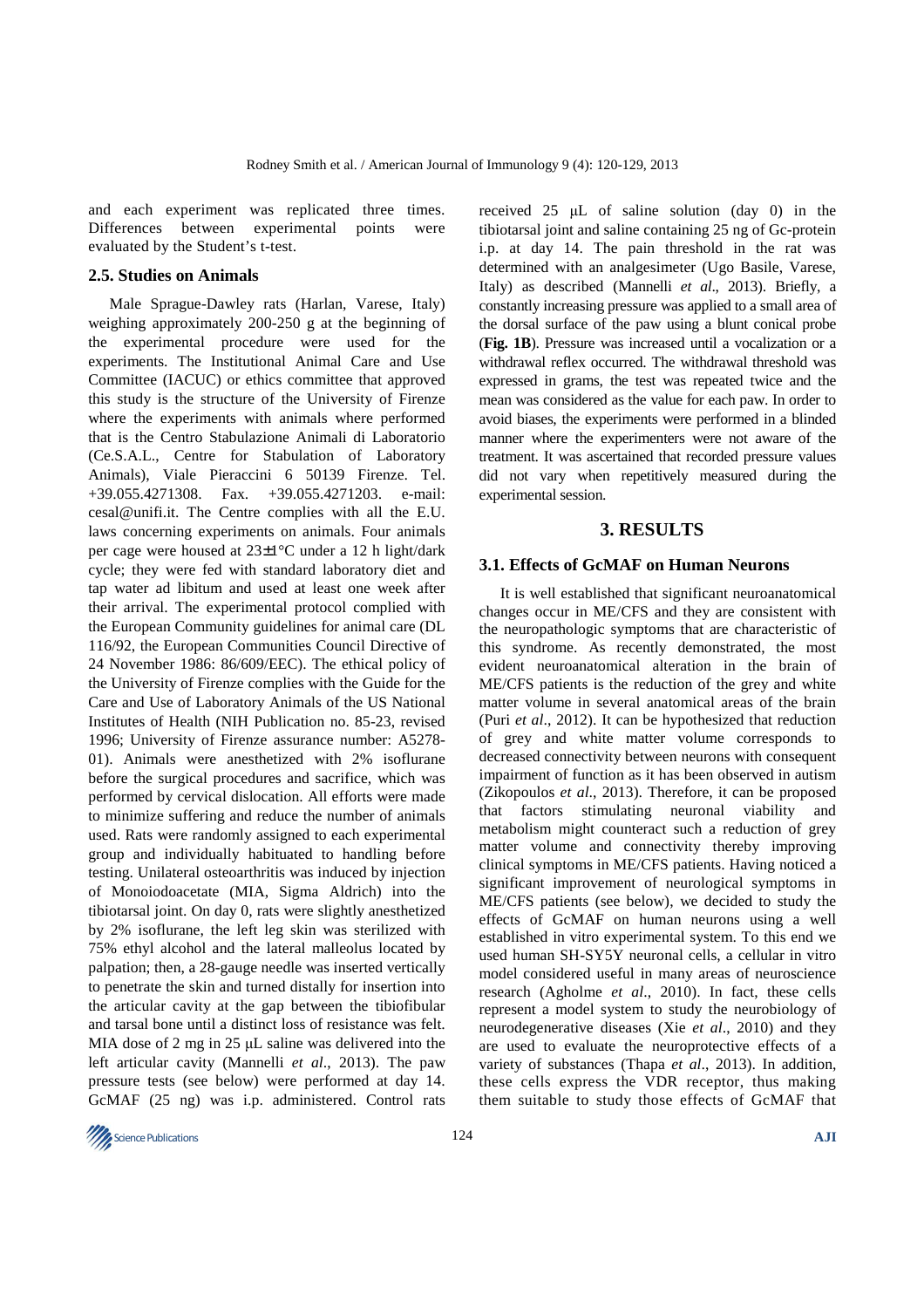are interconnected with VDR receptor signalling (Celli *et al*., 1999; Thyer *et al*., 2013b). **Figure 2**, shows that GcMAF (8-800 pM) significantly increased neuronal cell viability and metabolic activity in a dose-dependent manner, with significant effects observed even at the lowest pM concentration. These effects on cell viability were associated with dosedependent intracellular cAMP production (**Table 1**). The results shown in **Fig. 2 and Table 1** as well as those presented in **Fig. 3** were obtained in serum-free medium, thus ruling out the effects of possible confounding factors present in serum (Inui *et al*., 2013).

Increased viability and metabolic activity following GcMAF stimulation as well as cAMP formation were consistent with the morphological changes induced by GcMAF in human neurons and shown in **Fig. 3**. In the absence of GcMAF, SH-SY5Y neuronal cells, stained with haematoxylin-eosin, appeared as small, relatively undifferentiated cells with large nuclei (**Fig. 3A and 3B**). After 24h stimulation with 8 pM GcMAF, several cells showed a significant change in morphology that was consistent with the induction of neuronal differentiation and increased connectivity (**Fig. 3C**). The cytoplasm was enlarged and several cytoplasmic elongations could be observed. After 72 h incubation with 8 pM GcMAF, these morphological changes were more evident and well differentiated cells could be observed (**Fig. 3D**). After incubation with GcMAF, the cells appeared to establish contacts with each other. Taken together these results indicate that GcMAF at pM concentration increases neuronal cell viability, metabolic activity and differentiation, with the first effects being observed at 24 h. Considering the well demonstrated role of cAMP in the induction of SH-SY5Y differentiation (Kume *et al*., 2008), it can be hypothesized that these effects of GcMAF are mediated by the cAMP signalling pathway involving the Extracellular signal-Regulated protein Kinase (ERK) and the nuclear factor kappa B (NF-κB) pathways (Sun *et al*., 2012). As it was recently demonstrated, this latter signalling pathway is strictly interconnected with the VDR signalling pathway in human mononuclear cells (Nakou *et al*., 2010), thus lending credit to the hypothesis that the effects of GcMAF are due to a complex, interconnected, network of intracellular signalling. It is worth noticing that the assay that we used to determine cell viability measures mitochondrial activity and mitochondrial dysfunction is known to be hallmark of ME/CFS (Booth *et al*., 2012). Therefore, the effects of GcMAF described here might

directly counteract one of the basic alterations of ME/CFS at the sub-cellular level.

#### **3.2. Effects of GcMAF on Inflammatory Pain**

There exist several animal models to study the neurobiology of fatigue and many of them are centered on immunologically induced fatigue (Harrington, 2012). However, it is well assessed that, in addition to fatigue, persistent pain and systemic inflammation are the most debilitating symptoms of ME/CFS. Because of this consideration, we decided to evaluate the effects of GcMAF on an experimental model of persistent pain instead of using a model of fatigue.

In fact, it has been hypothesized that mitochondrial dysfunction is involved in muscle pain and central sensitization is typically observed in these patients (Meeus *et al*., 2013). Therefore, having observed a significant stimulatory effects of GcMAF on mitochondrial activity in human neurons (**Fig. 2**), we decided to study its effects in a well-established model of inflammatory pain that is the osteoarthritic pain induced by MIA (Mannelli *et al*., 2013). It is well assessed that morphological alterations are associated with a persistent inflammatory pain which, starting from the 14th day after MIA injection, possesses a neuropathic component (Ivanavicius *et al*., 2007). Nonsteroidal antiinflammatory drugs such as diclofenac can reduce MIAdependent pain during the first inflammatory phase, but they are ineffective in the degenerative neuropathic phase (Fernihough *et al*., 2004), while gabapentin, an antiepileptic molecule widely used to treat neuropathic pain in adult patients (Davis and Srivastava, 2003), is effective (Ivanavicius *et al*., 2007).

The effectiveness of GcMAF was evaluated after acute i.p. administration (25 ng, 15 min before the test). As expected, fourteen days after MIA, the weight tolerated on the ipsilateral paw (MIA), was significantly reduced as compared to the contralateral paw and control animals. The weight tolerated on the ipsilateral paw was 30±4 g, whereas the weight tolerated on the contralateral healthy paw and in control animals was 60±5 g. GcMAF, 15 min after i.p. administration, increased the withdrawal threshold and it was still effective after 24 h. Thus, the weight tolerated on the ipsilateral paw was 55±6 g, that is almost identical to the weight tolerated on the contralateral paw and in control animals. It is worth noticing that GcMAF did not modify the weight tolerated in the contralateral healthy paw, that remained 60±5 g. This demonstrates that the effects of GcMAF were not to be attributed to non-specific

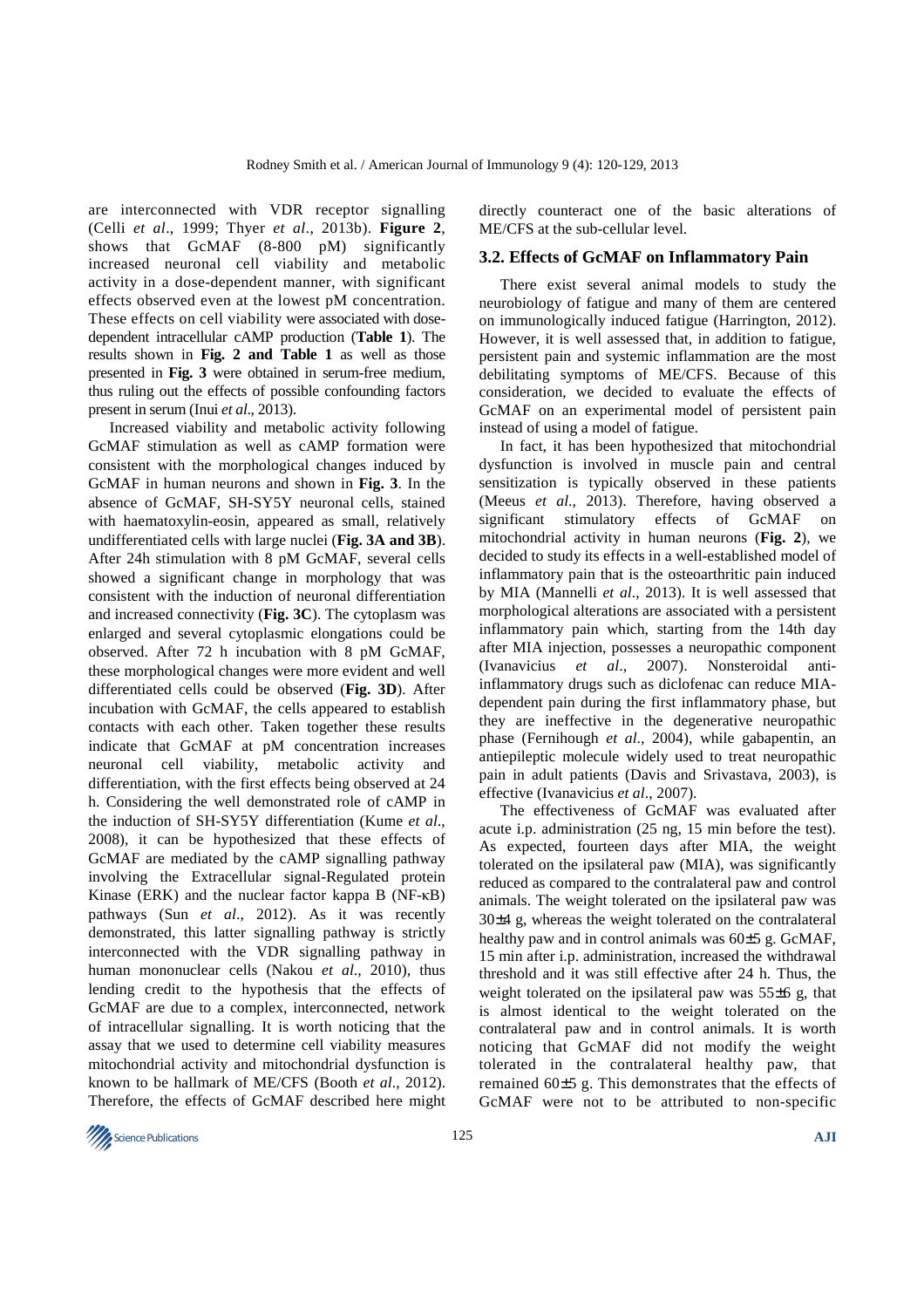analgesia. In analogy with the results presented in (Ivanavicius *et al*., 2007), it can be concluded that GcMAF counteracts the degenerative neuropathic phase that is responsible for the neuropathic pain.

#### **4. DISCUSSION**

ME/CFS is a debilitating disease of multifactorial aetiology with infectious as well as non-infectious factors possibly involved. In fact, it has been observed that symptoms often follow a viral infection or a period of stress even though a causal relationship with any particular type of infectious agent has yet to be defined (Bansal *et al*., 2012). If the aetiology is still ambiguous, the pathogenetic mechanisms, however, appear to be more defined and include immune system dysfunction as well as anatomical changes in certain areas of the brain that control the neurological functions impaired in ME/CFS patients (Puri *et al*., 2012).

GcMAF is a protein that controls a number of events at the molecular and cellular level resulting in a variety of biological effects that have been exploited to treat several clinical conditions, ranging from cancer to autism (Yamamoto *et al*., 2008c; Bradstreet *et al*., 2012). The rationale for using GcMAF in such diverse clinical conditions stems from the observation that in those conditions endogenous production of GcMAF is impaired by elevated serum levels of Nagalase. Nagalase is an enzyme whose activity is elevated in the serum of cancer patients as well as in the serum of patients with viral infections or autoimmune diseases (Yamamoto *et al*., 2009). Nagalase impairs endogenous production of GcMAF because it deglycosylates vitamin D-binding protein, the precursor of GcMAF, thus preventing the conversion of vitamin D-binding protein to active GcMAF (Yamamoto *et al*., 1997). Recent evidence, however, suggests that the therapeutic results observed with GcMAF are due not only to macrophage activation, but also to other direct effects of GcMAF on cell signalling and metabolism. We recently proposed that these effects may be explained considering the interconnection between GcMAF and VDR signalling pathways (Thyer *et al*., 2013b). The results presented in this study suggest a further interconnection with other signalling pathways that include ERK and NF-κB. This complex web of intracellular signalling could then be responsible for the diversified effects of GcMAF in different cell types and therefore, in different diseases.

In this study we demonstrate for the first time a direct effect of GcMAF on human neurons. In fact, GcMAF significantly improves human neuronal cell viability and metabolism and efficiently counteracts inflammatory/neuropathic pain in experimental animals. Considering that neurological symptoms, inflammation and persistent pain are the most debilitating features of ME/CFS, the results reported here explain the therapeutic effects reported by clinicians and patients using GcMAF in ME/CFS. In fact, several clinical observations on the efficacy of GcMAF in ME/CFS have been presented at international congresses. Among these, the results presented at the biennial meeting of the International Association for CFS and ME, held in Ottawa, Ontario, in 2011 (CFS, 2011) and those presented by researchers and patients at the GcMAF Immunology Conference, 2013 in Frankfurt, Germany. Consistent with these congress presentations, a very recent peer-reviewed paper reported the therapeutic effects of GcMAF on a variety of neurological diseases, including ME/CFS (Thyer *et al*., 2013a).

The results described in the present study suggest that the therapeutic efficacy of GcMAF in ME/CFS as well as in other cognate conditions such as autism (Bradstreet *et al*., 2012) in addition to immunomodulation, may be ascribed also to direct effects on neurons and neuropathic pain.

The results described in this study and the clinical observations quoted above raise two questions:

- Is GcMAF able to cross the blood brain barrier and act directly on central nervous system neurons increasing their metabolic activity and restoring connectivity?
- Which is the mechanism underlying the rapid effects of GcMAF on inflammatory pain?

Although we have no experimental data to answer the first question, it could be hypothesized that the interconnection between GcMAF and VDR signaling could favor transport through the blood brain barrier. In fact, transport of macromolecules across the blood brain barrier requires both specific and nonspecific interactions between macromolecules and proteins/receptors expressed on the luminal and/or the abluminal surfaces of the brain capillary endothelial cells (Xiao and Gan, 2013). Since VDR signaling appears to enhance brain to blood transport at the blood brain barrier through both genomic and nongenomic actions, it can be hypothesized that the

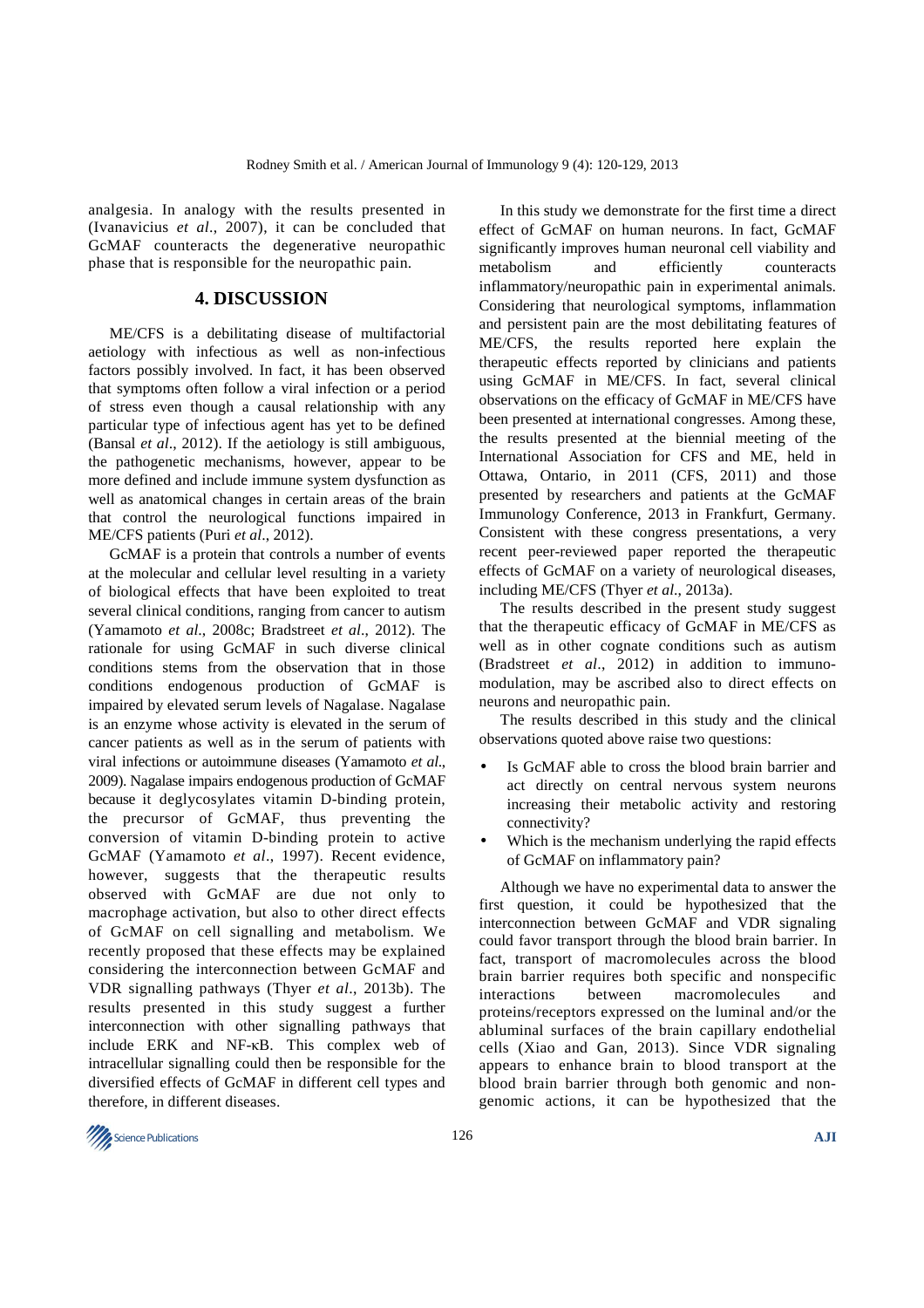interaction between GcMAF and VDR (Thyer *et al*., 2013a) may favor GcMAF transport into the brain.

The interconnection between GcMAF and VDR signaling pathways might also be responsible for the rapid effects of GcMAF on inflammatory neuropathic pain observed in rats with MIA-induced osteoarthritis. In fact, a recent report demonstrated that activation of VDR was associated with significant reduction of musculoskeletal pain associated with acute phase inflammatory response in women (Catalano *et al*., 2012).

## **5. CONCLUSION**

The results presented here confirm at the experimental level the therapeutic effects of GcMAF in ME/CFS and elucidate the molecular mechanisms of action through which GcMAF might be responsible for such therapeutic effects.

## **6. ACKNOWLEDGMENT**

Marco Ruggiero, Stefania Pacini and Massimo Gulisano received grants from the University of Firenze and the Project PRIN 2009.

#### **6.1. Potential Conflicts of Interests**

David J. Noakes is the CEO of Immuno Biotech, Ltd (the company isolating and purifying the GcMAF protein). In order to avoid biases, the experiments were performed in blind and the experimenters, including DN, were not aware of the treatment.

Since November  $1<sup>st</sup>$ , 2013, Marco Ruggiero is consulting scientific director of Immuno Biotech Ltd.

# **7. REFERENCES**

- Agholme, L., T. Lindstrom, K. Kagedal, J. Marcusson and M. Hallbeck, 2010. An *in vitro* model for neuroscience: Differentiation of SH-SY5Y cells into cells with morphological and biochemical characteristics of mature neurons. J. Alzheimer's Dis., 20: 1069-1082. DOI: 10.3233/JAD-2010-091363
- Bansal, A.S., A.S. Bradley, K.N. Bishop, S. Kiani-Alikhan and B. Ford, 2012. Chronic fatigue syndrome, the immune system and viral infection. Brain Behav. Immunity, 26: 24-31. DOI: 10.1016/j.bbi.2011.06.016
- Booth, N.E., S. Myhill and J. McLaren-Howard, 2012. Mitochondrial dysfunction and the pathophysiology of Myalgic Encephalomyelitis/Chronic Fatigue Syndrome (ME/CFS). Int. J. Clin. Exp. Med., 5: 208-220.
- Bradford, M.M., 1976. A rapid and sensitive method for the quantitation of microgram quantities of protein utilizing the principle of protein-dye binding. Analytical Biochem., 72: 248-254. DOI: 10.1016/0003-2697(76)90527-3
- Bradstreet, J.J., E. Vogelaar and L. Thyer, 2012. Initial observations of elevated alpha-nacetylgalactosaminidase activity associated with autism and observed reductions from gc proteinmacrophage activating factor injections. Autism Insights, 4: 31-38. DOI: 10.4137/AUI.S10485
- Carruthers, B.M., M.I. van de Sande, K.L. De Meirleir, N.G. Klimas and G. Broderick *et al*., 2011. Myalgic encephalomyelitis: International consensus criteria. J. Internal Med., 270: 327-338. DOI: 10.1111/j.1365-2796.2011.02428.x
- Castagna, A., R. Polati, A.M. Bossi and D. Girelli, 2012. Monocyte/macrophage proteomics: Recent findings and biomedical applications. Expert Rev. Proteom., 9: 201-215. DOI: 10.1586/epr.12.11
- Catalano, A., N. Morabito, M. Atteritano, G. Basile and D. Cucinotta *et al*., 2012. Vitamin D reduces musculoskeletal pain after infusion of zoledronic acid for postmenopausal osteoporosis. Calcified Tissue Int., 90: 279-285. DOI: 10.1007/s00223-012- 9577-6
- Celli, A., C. Treves, P. Nassi and M. Stio, 1999. Role of 1,25-dihydroxyvitamin D3 and extracellular calcium in the regulation of proliferation in cultured SH-SY5Y human neuroblastoma cells. Neurochemical Res., 24: 691-698.
- CFS, 2011. IACFS/ME international conference summary. Acceletare CFS Research.
- Covelli, V., M.E. Passeri, D. Leogrande, E. Jirillo and L. Amati, 2005. Drug targets in stress-related disorders. Curr. Med. Chem., 12: 1801-1809. DOI: 10.2174/0929867054367202
- Davis, M.P. and M. Srivastava, 2003. Demographics, assessment and management of pain in the elderly. Drugs Ag., 20: 23-57. DOI: 10.2165/00002512- 200320010-00003
- De Meirleir, K.L., S.F. Khaiboullina, M. Fremont, J. Hulstaert and A.A. Rizvanov *et al*., 2013. Plasmacytoid dendritic cells in the duodenum of individuals diagnosed with myalgic encephalomyelitis are uniquely immunoreactive to antibodies to human endogenous retroviral proteins. Vivo, 27: 177-187.

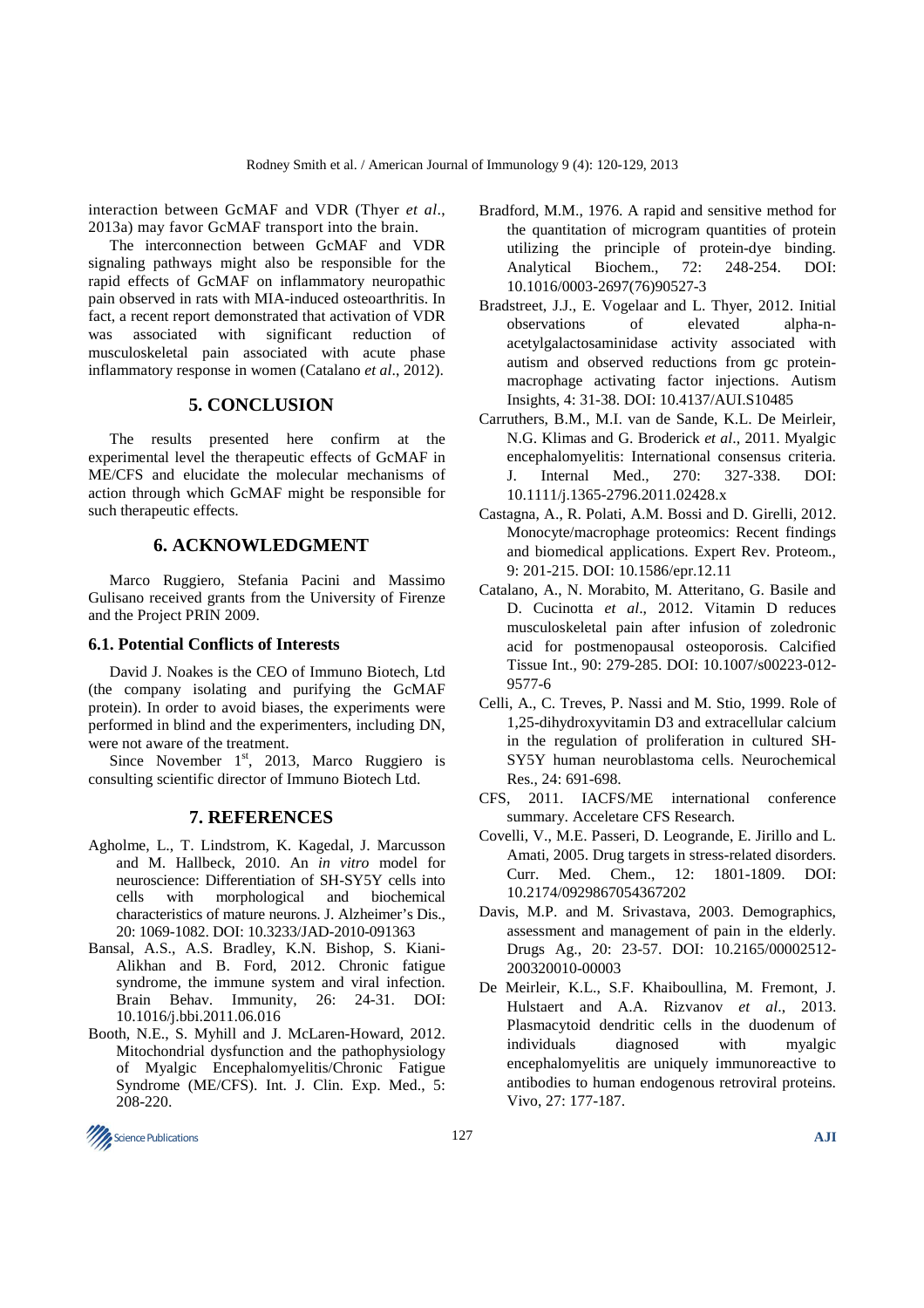- Fernihough, J., C. Gentry, M. Malcangio, A. Fox and J. Rediske *et al*., 2004. Pain related behaviour in two models of osteoarthritis in the rat knee. Pain, 112: 83-93. DOI: 10.1016/j.pain.2004.08.004
- Greco, M., M.D. Mitri, F. Chiriacò, G. Leo and E. Brienza *et al*., 2009. Serum proteomic profile of cutaneous malignant melanoma and relation to cancer progression: Association to tumor derived alpha-N-acetylgalactosaminidase activity. Cancer Lett.. 283: 222-229. DOI: 10.1016/j.canlet.2009.04.001
- Gregory, K.J., B. Zhao, D.R. Bielenberg, S. Dridi and J. Wu *et al*., 2010. Vitamin D binding proteinmacrophage activating factor directly inhibits proliferation, migration and uPAR expression of prostate cancer cells. PLoS One, 5: e13428-e13428. DOI: 10.1371/journal.pone.0013428
- Harrington, M.E., 2012. Neurobiological studies of fatigue. Progress Neurobiol., 99: 93-105. DOI: 10.1016/j.pneurobio.2012.07.004
- Inui, T., D. Kuchiike, K. Kubo, M. Mette and Y. Uto *et al*., 2013. Clinical experience of integrative cancer immunotherapy with GcMAF. Anticancer Res., 33: 2917-2919.
- Ivanavicius, S.P., A.D. Ball, C.G. Heapy, F.R. Westwood and F. Murray *et al*., 2007. Structural pathology in a rodent model of osteoarthritis is associated with neuropathic pain: Increased expression of ATF-3 and pharmacological characterisation. Pain, 128: 272-282. DOI: 10.1016/j.pain.2006.12.022
- Kume, T., Y. Kawato, F. Osakada, Y. Izumi and H. Katsuki *et al*., 2008. Dibutyryl cyclic AMP induces differentiation of human neuroblastoma SH-SY5Y cells into a noradrenergic phenotype. Neurosci. Lett., 443: 199-203. DOI: 10.1016/j.neulet.2008.07.079
- Mannelli, L.D.C., D. Bani, A. Bencini, M.L. Brandi and L. Calosi *et al*., 2013. Therapeutic effects of the superoxide dismutase mimetic compound  $Mn^{II}$ Me<sub>2</sub>DO2A on experimental articular pain in rats. Mediators Inflammat., 2013: 905360-905370. DOI: 10.1155/2013/905360
- Meeus, M., J. Nijs, L. Hermans, D. Goubert and P. Calders, 2013. The role of mitochondrial dysfunctions due to oxidative and nitrosative stress in the chronic pain or chronic fatigue syndromes and fibromyalgia patients: Peripheral and central mechanisms as therapeutic targets? Expert Opin. Therapeutic Targets, 17: 1081-1089. DOI: 10.1517/14728222.2013.818657
- Nagasawa, H., Y. Uto, H. Sasaki, N. Okamura and A. Murakami *et al*., 2005. Gc protein (vitamin Dbinding protein): Gc genotyping and GcMAF precursor activity. Anticancer Res., 25: 3689- 3695.
- Nakou, M., G. Bertsias, I. Stagakis, M. Centola and I. Tassiulas *et al*., 2010. Gene network analysis of bone marrow mononuclear cells reveals activation of multiple kinase pathways in human systemic lupus erythematosus. PLoS One, 5: e13351 e13351. DOI: 10.1371/journal.pone.0013351
- Pacini, S., G. Morucci, J.J.V. Branca, S. Aterini, M. Amato, *et al.* 2013. Effects of vitamin D3 and paricalcitol on immature cardiomyocytes: A novel role for vitamin d analogs in the prevention of cardiovascular diseases. Nutrients, 5: 2076-2092. DOI: 10.3390/nu5062076
- Pacini, S., G. Morucci, T. Punzi, M. Gulisano and M. Ruggiero, 2011. Gc protein-derived Macrophage-Activating Factor (GcMAF) stimulates cAMP formation in human mononuclear cells and inhibits angiogenesis in chick embryo chorionallantoic membrane assay. Cancer Immunol. Immunotherapy, 60: 479-485. DOI: 10.1007/s00262-010-0953-7
- Pacini, S., M.G. Fiore, S. Magherini, G. Morucci and J.J. Branca *et al*., 2012a. Could cadmium be responsible for some of the neurological signs and symptoms of myalgic encephalomyelitis/chronic fatigue syndrome. Med. Hypotheses, 79: 403-407. DOI: 10.1016/j.mehy.2012.06.007
- Pacini, S., T. Punzi, G. Morucci, M. Gulisano and M. Ruggiero, 2012b. Effects of vitamin D-binding protein-derived macrophage-activating factor on human breast cancer cells. Anticancer Res., 32: 45-52.
- Puri, B.K., P.M. Jakeman, M. Agour, K.D. Gunatilake and K.A. Fernando *et al*., 2012. Regional grey and white matter volumetric changes in myalgic encephalomyelitis (chronic fatigue syndrome): A voxel-based morphometry 3 T MRI study. Br. J. Radiol., 85: e270-e273. DOI: 10.1259/bjr/93889091
- Sun, Y.L., X.Y. Zhang, N. He, T. Sun and Y. Zhuang *et al*., 2012. Neuropeptide FF activates ERK and NF kappa B signal pathways in differentiated SH-SY5Y cells. Peptides, 38: 110-117. DOI: 10.1016/j.peptides.2012.08.019